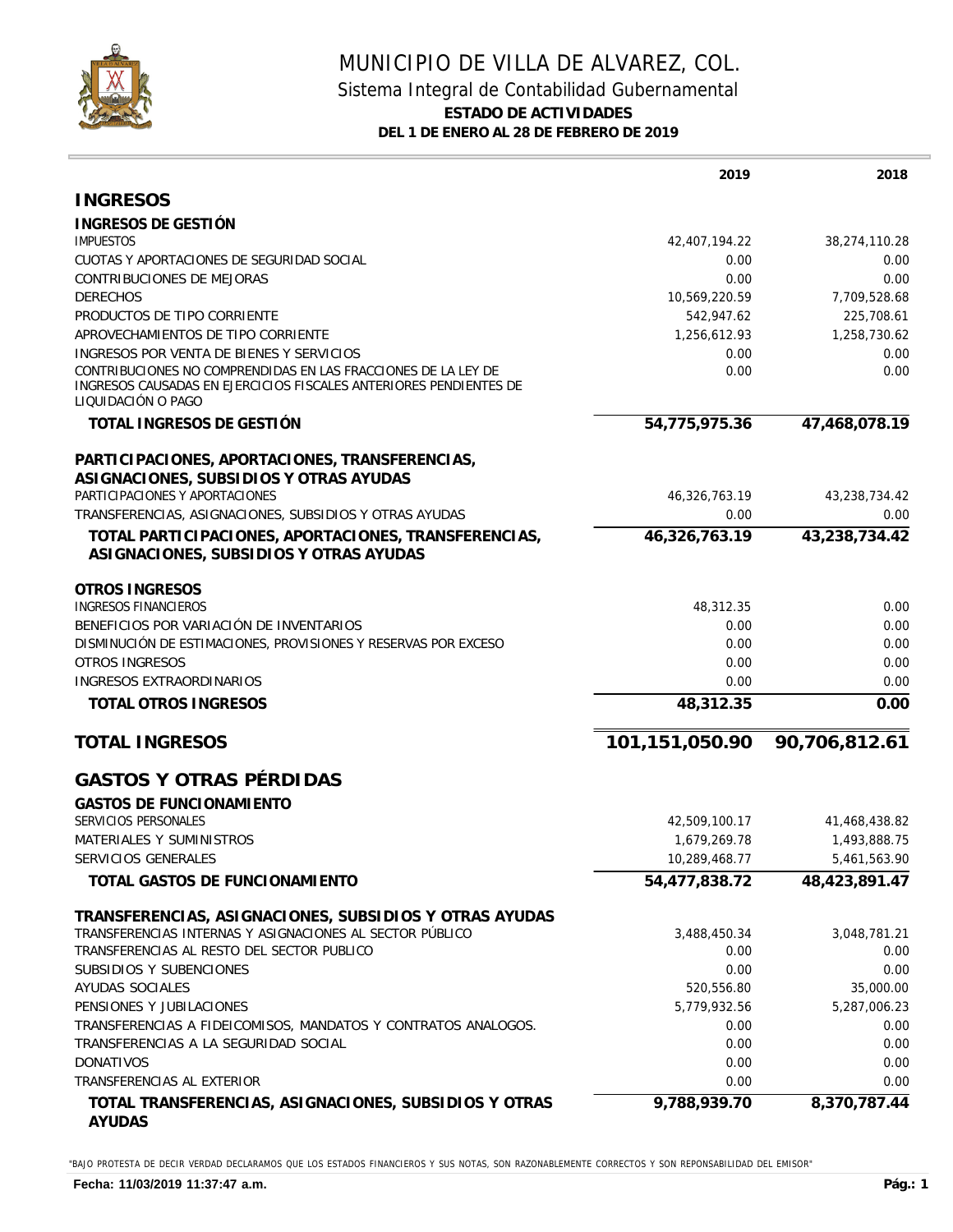

## MUNICIPIO DE VILLA DE ALVAREZ, COL. Sistema Integral de Contabilidad Gubernamental **ESTADO DE ACTIVIDADES DEL 1 DE ENERO AL 28 DE FEBRERO DE 2019**

|                                                                                             | 2019          | 2018             |
|---------------------------------------------------------------------------------------------|---------------|------------------|
| PARTICIPACIONES Y APORTACIONES                                                              |               |                  |
| <b>PARTICIPACIONES</b>                                                                      | 0.00          | 0.00             |
| APORTACIONES                                                                                | 0.00          | 0.00             |
| <b>CONVENIOS</b>                                                                            | 0.00          | 0.00             |
| TOTAL PARTICIPACIONES Y APORTACIONES                                                        | 0.00          | 0.00             |
| INTERESES, COMISIONES Y OTROS GASTOS DE LA DEUDA<br>PÚBLICA                                 |               |                  |
| INTERESES DE LA DEUDA PUBLICA                                                               | 828,640.93    | 796,947.97       |
| COMISIONES DE LA DEUDA PUBLICA                                                              | 0.00          | 0.00             |
| <b>GASTOS DE LA DEUDA PUBLICA</b>                                                           | 0.00          | 0.00             |
| <b>COSTO POR CEBERTURAS</b>                                                                 | 0.00          | 0.00             |
| APOYOS FINANCIEROS                                                                          | 0.00          | 0.00             |
| TOTAL INTERESES, COMISIONES Y OTROS GASTOS DE LA DEUDA<br>PÚBLICA                           | 828,640.93    | 796,947.97       |
| OTROS GASTOS Y PÉRDIDAS EXTRAORDINARIAS                                                     |               |                  |
| ESTIMACIONES, DEPRECIACIONES, DETERIOROS, OBSOLESCENCIA Y<br>AMORTIZACIONES                 | 0.00          | 0.00             |
| <b>PROVISIONES</b>                                                                          | 0.00          | 0.00             |
| <b>DISMINUCION DE INVENTARIOS</b>                                                           | 0.00          | 0.00             |
| AUMENTO POR INSUFICIENCIA DE ESTIMACIONES POR PÉRDIDA O DETERIORO U<br><b>OBSOLESCENCIA</b> | 0.00          | 0.00             |
| AUMENTO POR INSUFICIENCIA DE PROVISIONES                                                    | 0.00          | 0.00             |
| <b>OTROS GASTOS</b>                                                                         | 0.00          | 0.00             |
| TOTAL OTROS GASTOS Y PÉRDIDAS EXTRAORDINARIAS                                               | 0.00          | 0.00             |
| <b>INVERSION PUBLICA</b>                                                                    |               |                  |
| INVERSION PUBLICA NO CAPITALIZABLE                                                          | 0.00          | 0.00             |
| TOTAL INVERSION PUBLICA                                                                     | 0.00          | 0.00             |
| TOTAL GASTOS Y OTRAS PÉRDIDAS                                                               | 65,095,419.35 | 57,591,626.88    |
| RESULTADO DEL EJERCICIO (AHORRO/DESAHORRO)                                                  | 36,055,631.55 | 33, 115, 185. 73 |

"BAJO PROTESTA DE DECIR VERDAD DECLARAMOS QUE LOS ESTADOS FINANCIEROS Y SUS NOTAS, SON RAZONABLEMENTE CORRECTOS Y SON REPONSABILIDAD DEL EMISOR"